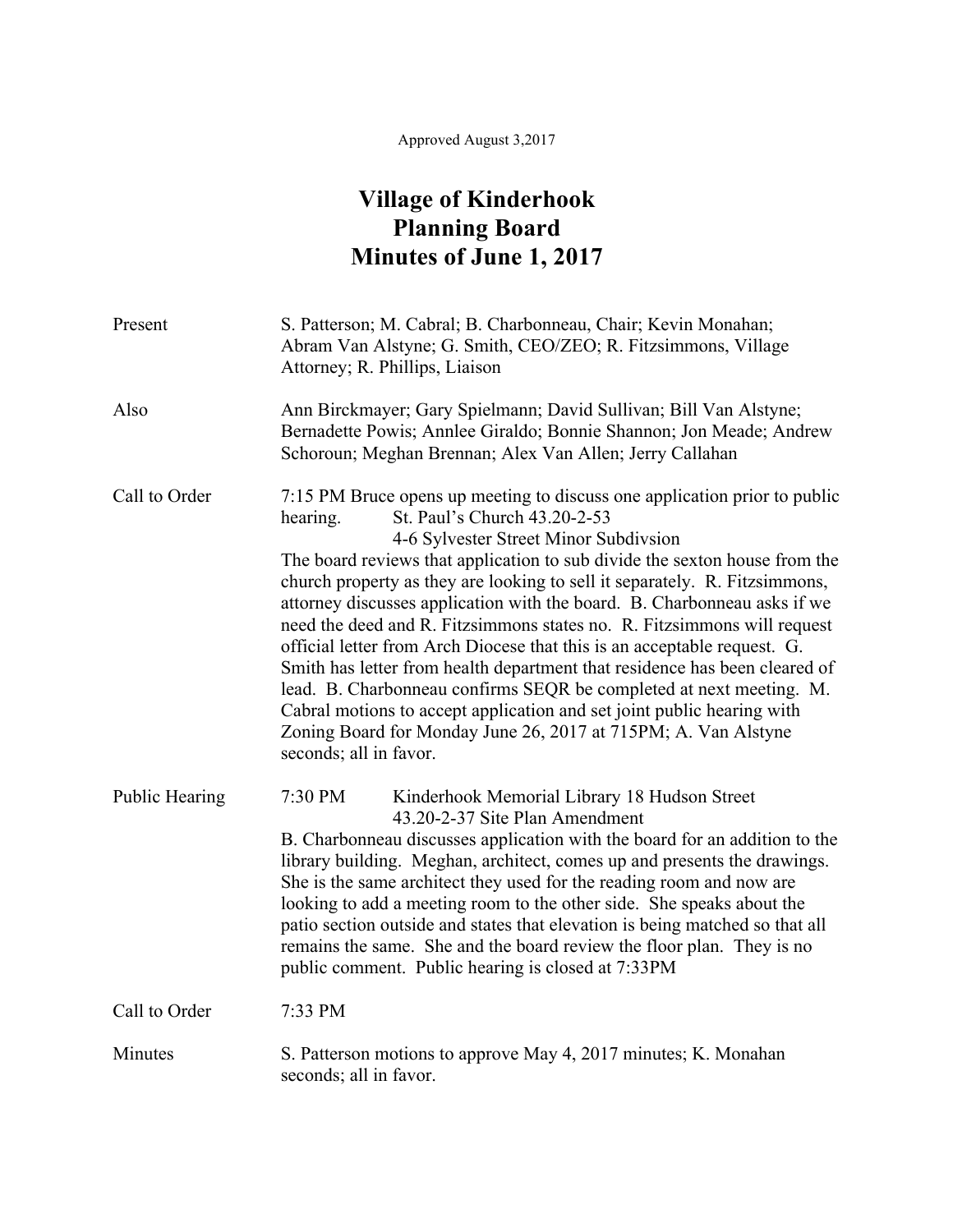| Funds               | \$5,984.93                                                                                                                                                                                                                                                                                                                                                                                                                                                                                                                                                                                                                                                                                                                                                                                                                                                                                                                                                                                                                                                                                                                                                                                                                                                                                                                                                                                                                                                                                                                                                                                                                                                                                                                                                                                                                                                                                                           |
|---------------------|----------------------------------------------------------------------------------------------------------------------------------------------------------------------------------------------------------------------------------------------------------------------------------------------------------------------------------------------------------------------------------------------------------------------------------------------------------------------------------------------------------------------------------------------------------------------------------------------------------------------------------------------------------------------------------------------------------------------------------------------------------------------------------------------------------------------------------------------------------------------------------------------------------------------------------------------------------------------------------------------------------------------------------------------------------------------------------------------------------------------------------------------------------------------------------------------------------------------------------------------------------------------------------------------------------------------------------------------------------------------------------------------------------------------------------------------------------------------------------------------------------------------------------------------------------------------------------------------------------------------------------------------------------------------------------------------------------------------------------------------------------------------------------------------------------------------------------------------------------------------------------------------------------------------|
| Correspondence      | Aimee Strunk email to G. Smith regarding 15 Chatham Street                                                                                                                                                                                                                                                                                                                                                                                                                                                                                                                                                                                                                                                                                                                                                                                                                                                                                                                                                                                                                                                                                                                                                                                                                                                                                                                                                                                                                                                                                                                                                                                                                                                                                                                                                                                                                                                           |
| <b>New Business</b> | <b>NONE</b>                                                                                                                                                                                                                                                                                                                                                                                                                                                                                                                                                                                                                                                                                                                                                                                                                                                                                                                                                                                                                                                                                                                                                                                                                                                                                                                                                                                                                                                                                                                                                                                                                                                                                                                                                                                                                                                                                                          |
| Old Business        | Kinderhook Memorial Library 18 Hudson Street<br>43.20-2-37 Site Plan Amendment<br>Board reviews the plans that were presented. B. Charbonneau and M.<br>Cabral abstain from voting as they are both on the library board. S.<br>Patterson asks about deliveries and AnnaLee confirms that nothing will<br>change to increase. S. Patterson asks about a kitchen and cooking.<br>AnnaLee confirmed there will not be a kitchen or cooking but a sink to<br>clean up when there are parties, etc. G. Smith states that it is all within<br>code. S. Patterson motion to accept application as complete; A. Van<br>Alstyne seconds; all in favor. R., Fitzsimmons completes SEQR with<br>board and all answers are no. A. Van Alstyne motions to declare a<br>negative declaration; K. Monahan seconds; all in favor. S. Patterson<br>motions to approve application; K. Monahan seconds; all in favor.                                                                                                                                                                                                                                                                                                                                                                                                                                                                                                                                                                                                                                                                                                                                                                                                                                                                                                                                                                                                                 |
|                     | John Meade 15 Chatham Street<br>43.20-2-14 Site Plan Review<br>Board reviews all information that has previously been presented and all<br>new information that has been submitted today. B. Charbonneau asks if<br>HPC will need to review and G. Smith states yes they have a meeting June<br>15, 2017 but no public hearing is required. J. Meade states he is not<br>changing the exterior of the building, goes over his site plan and has<br>drawings from architect. R. Fitzsimmons read recommendation letter<br>from Zoning Boards May 22, 2017 meeting. J. Meade goes over proposed<br>changes with board to accommodate neighbors requests. He shows where<br>the windows will be placed on the drawings and will be frosting the two<br>windows facing Ann Birckmayers lawn to give her the privacy she is<br>requesting. He has also offered to heighten the fence line on both sides to<br>give additional privacy to her property and the other side as well. The<br>board goes over parking again and that is with in code. John goes over the<br>barn lighting he is proposing so there will be no flood lights. The board<br>and attorney discuss what is required for a complete application and agree<br>that if John mark up the map that he currently has as a site plan they will<br>not require a survey or new one and that is acceptable. Ann and John<br>discuss extending the fence to the front of the property as well and he will<br>put together a final site plan for the public hearing. B. Charbonneau<br>requests that he put in writing what he is proposing for the next meeting.<br>M. Cabral motions to accept application and set public hearing for<br>Thursday, July 7, 2017 at 7PM pending submission of updated site plan<br>and proposal in writing; A. Van Alstyne seconds; all in favor. K. Berger<br>will collect fee of \$40 from applicant prior to next meeting. |